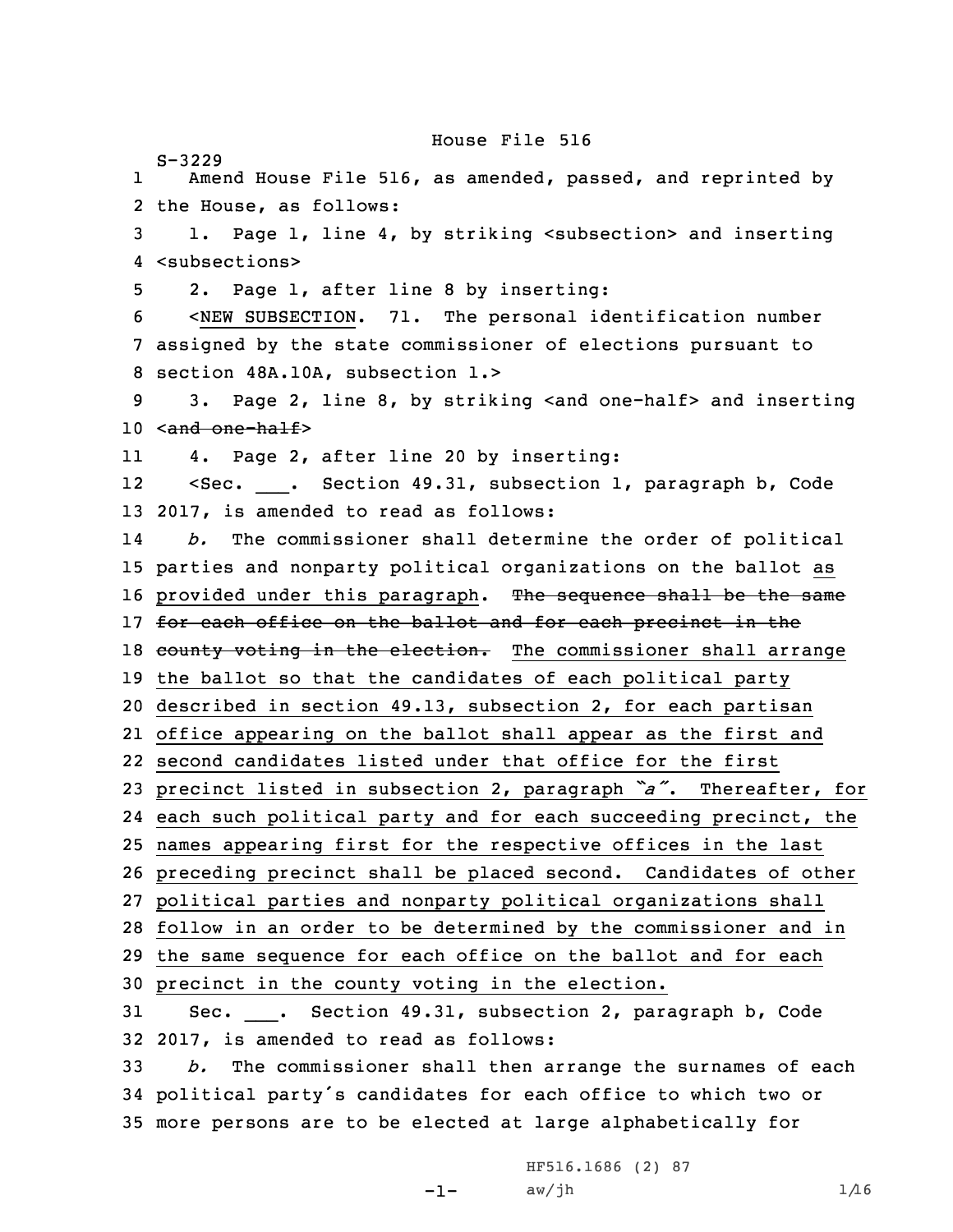1 the respective offices for the first precinct on the list; 2 thereafter providing that the candidates of the political parties described in section 49.13, subsection 2, shall appear before all other candidates on the ballot and alternating the appearance of the names of such candidates by political 6 party. Thereafter for each those political party parties and for each succeeding precinct, the names appearing first for the respective offices in the last preceding precinct shall be placed last among those political party candidates described in section 49.13, subsection 2, so that the names that were ll second before the change shall be first after the change. <del>Th</del>e commissioner may also rotate the names of candidates of <sup>a</sup> 13 political party in the reverse order of that provided in this subsection or alternate the rotation so that the candidates of 15 different parties shall not be paired as they proceed through 16 the rotation. The names of candidates of any other political party shall appear on the ballot after the candidates of the political parties described in section 49.13, subsection 2, and the commissioner shall arrange and rotate the surnames of such candidates in the same manner as provided for the candidates of the political parties described in section 49.13, subsection 2. The procedure for arrangement of names on ballots provided in this [section](https://www.legis.iowa.gov/docs/code/49.31.pdf) shall likewise be substantially followed in elections in political subdivisions of less than <sup>a</sup> county.> 5. Page 4, after line 14 by inserting: <Sec. \_\_\_. Section 53.8, subsection 1, Code 2017, is amended by adding the following new paragraph: NEW PARAGRAPH. *c.* For envelopes mailed at any election other than the primary election, the commissioner shall not mark any envelope with any information related to the party affiliation of the applicant.> 6. Page 4, after line 21 by inserting: <Sec. \_\_\_. Section 53.23, subsection 3, paragraph b, subparagraph (1), Code 2017, is amended to read as follows: (1) The commissioner may direct the board to meet on the day

> -2-HF516.1686 (2) 87 aw/jh  $2/16$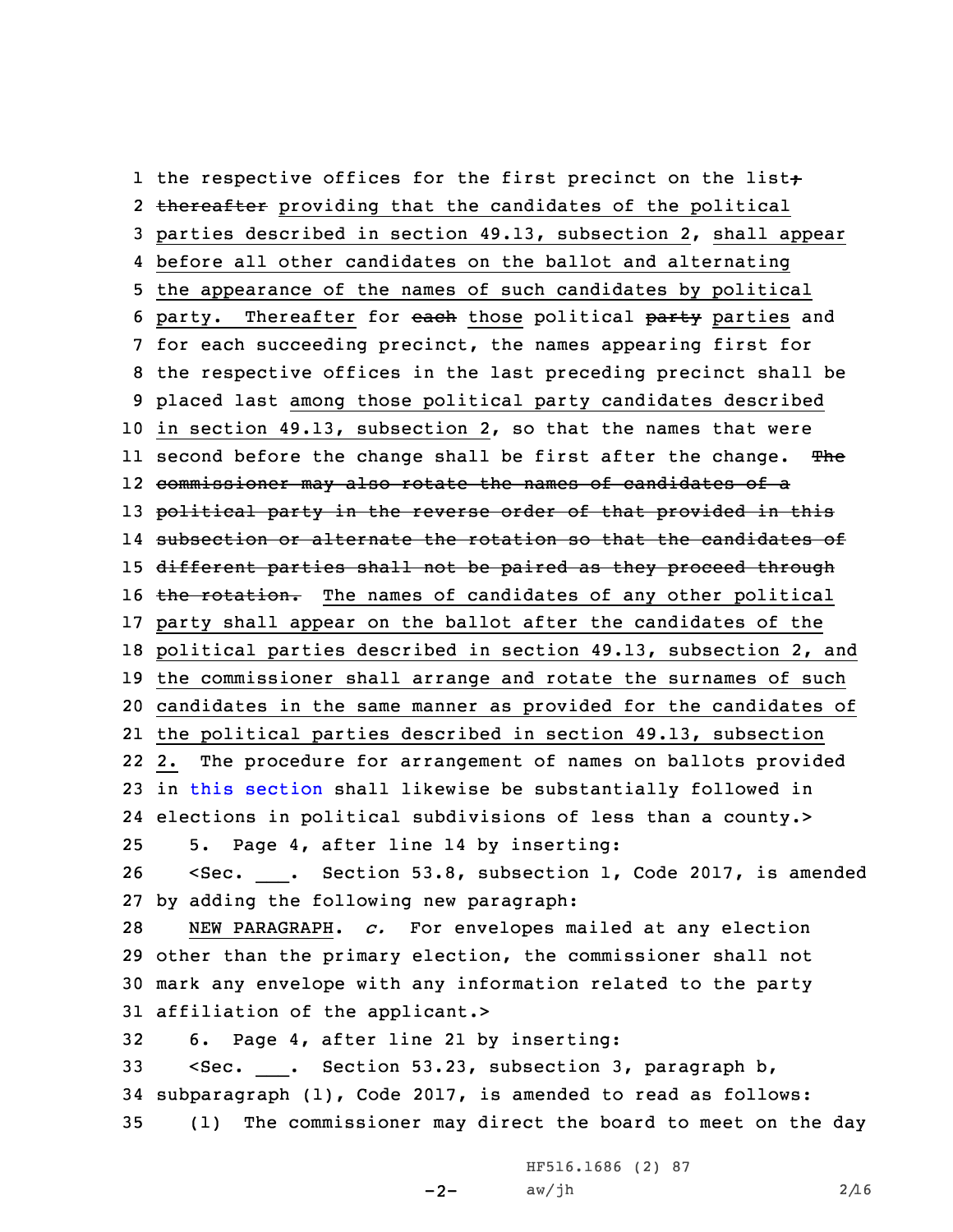before the election for the purpose of reviewing the absentee voters' affidavits appearing on the sealed envelopes. If in the commissioner's judgment this procedure is necessary due to the number of absentee ballots received, the members of the board may open the sealed affidavit envelopes and remove the secrecy envelope containing the ballot, but under no circumstances shall <sup>a</sup> secrecy envelope or <sup>a</sup> return envelope marked with an affidavit be opened before the board convenes on election day, except as provided in paragraph *"c"*. If the affidavit envelopes are opened before election day pursuant to this paragraph *"b"*, two observers, one the observers appointed 12 by each <del>of the two</del> political <del>parties referred to in section</del> 13 49.13, subsection 2, party, as defined in section 43.2, shall witness the proceedings. Each political party may appoint up to five observers under this paragraph *"b"*. The observers shall be appointed by the county chairperson or, if the county chairperson fails to make an appointment, by the state chairperson. However, if either or both political parties fail to appoint an observer, the commissioner may continue with the proceedings.

2121 Sec. \_\_\_. Section 53.23, subsection 4, Code 2017, is amended 22 to read as follows:

 4. The room where members of the special precinct election board are engaged in counting absentee ballots on the day before the election pursuant to [subsection](https://www.legis.iowa.gov/docs/code/53.23.pdf) 3, paragraph *"c"*, or during the hours the polls are open shall be policed so as to prevent any person other than those whose presence is authorized by this [subsection](https://www.legis.iowa.gov/docs/code/53.23.pdf) from obtaining information about the progress of the count. The only persons who may 30 be admitted to that room are the members of the board, one 31 challenger five challengers representing each political party, one observer representing any nonparty political organization or any candidate nominated by petition pursuant to [chapter](https://www.legis.iowa.gov/docs/code//45.pdf) 45 or any other nonpartisan candidate in <sup>a</sup> city or school election appearing on the ballot of the election in

 $-3-$ 

HF516.1686 (2) 87  $aw/jh$  3/16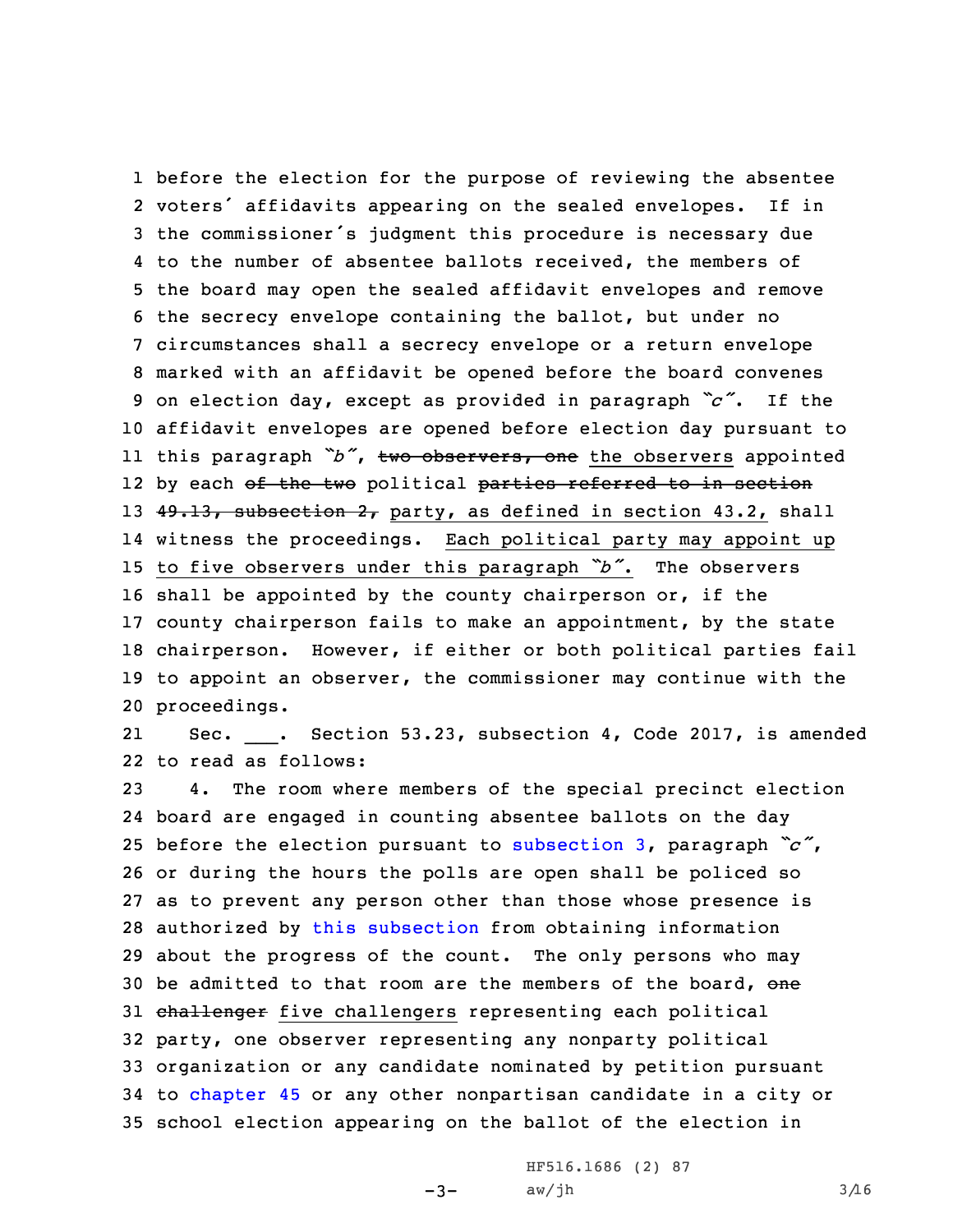progress, one observer representing persons supporting <sup>a</sup> public measure appearing on the ballot and one observer representing persons opposed to such measure, and the commissioner or the commissioner's designee. It shall be unlawful for any of these persons to communicate or attempt to communicate, directly or indirectly, information regarding the progress of the count at any time while the board is convened pursuant to [subsection](https://www.legis.iowa.gov/docs/code/53.23.pdf) 3, paragraph *"c"*, or at any time before the polls are closed.> 7. Page 4, line 26, by striking <sup>&</sup>lt;*registration*<sup>&</sup>gt; and inserting

10 <sup>&</sup>lt;*identification*<sup>&</sup>gt;

118. Page 6, after line 21 by inserting:

1212 <Sec. \_\_\_. Section 48A.8, subsection 2, Code 2017, is 13 amended to read as follows:

14 2. An eligible elector who registers by mail and who has not previously voted in an election for federal office in the county of registration shall be required to provide identification documents when voting for the first time in the county, unless the registrant provided on the registration form the registrant's Iowa driver's license number, or the registrant's Iowa nonoperator's identification card number, or the last four numerals of the registrant's social security number and the driver's license, nonoperator's identification, or partial social security number matches an existing state or federal identification record with the same number, name, and date of birth. If the registrant under this subsection votes in person at the polls, or by absentee ballot at the commissioner's office or at <sup>a</sup> satellite voting station, the registrant shall provide <sup>a</sup> current and valid 29 photo identification card $\tau$  or and shall present, as proof of residence, to the appropriate election official one of the following current documents that shows the name and address of the registrant:

 $-4-$ 

33 *0a.* Residential lease.

```
34 00a. Property tax statement.
```
35 *a.* Utility bill.

HF516.1686 (2) 87  $aw/jh$  4/16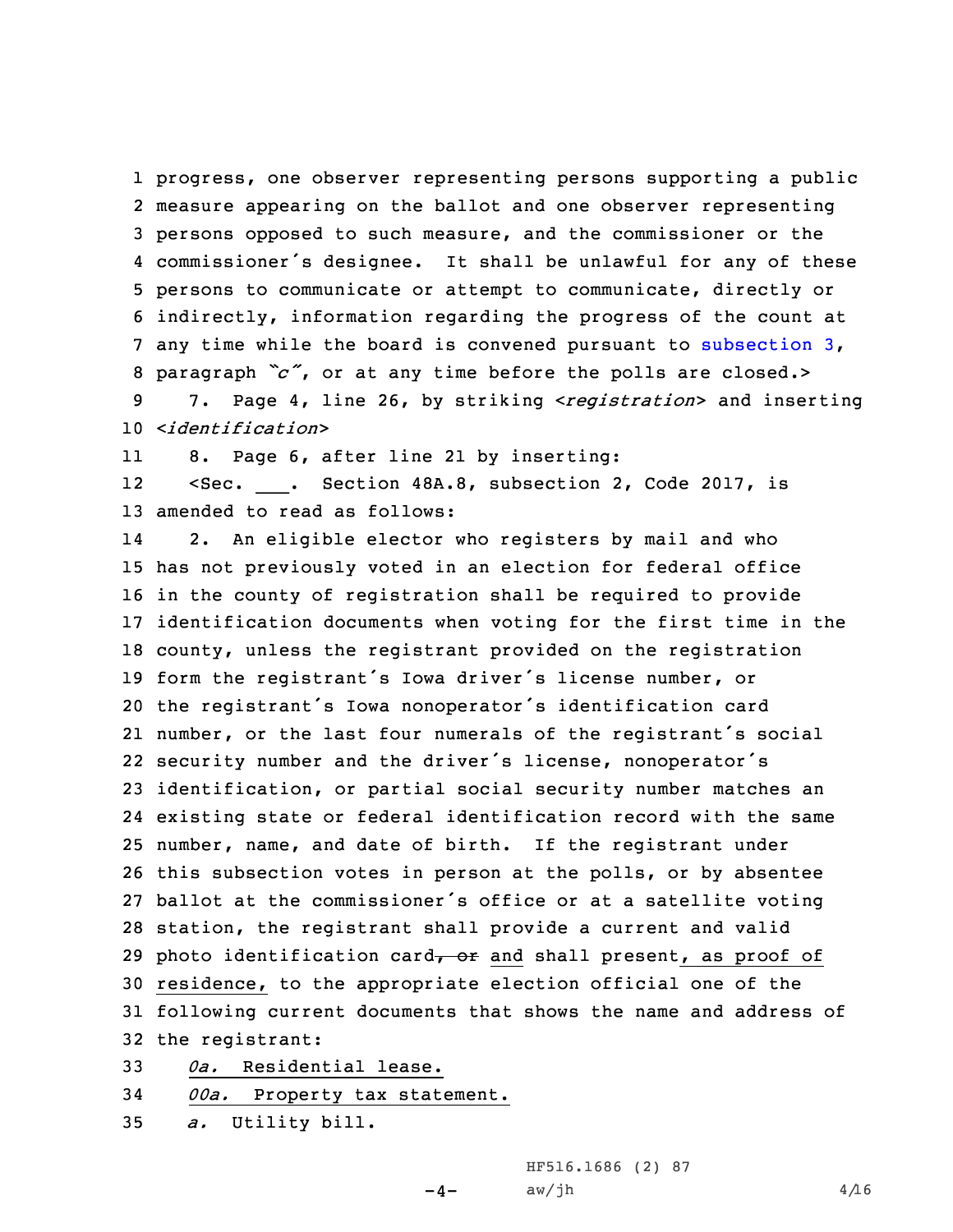1*b.* Bank statement.

2*c.* Paycheck.

3 *d.* Government check.

4*e.* Other government document.>

5 9. Page 6, line 22, by striking <sup>&</sup>lt;**registration**<sup>&</sup>gt; and inserting 6 <sup>&</sup>lt;**identification**<sup>&</sup>gt;

7 10. Page 6, line 24, after <shall> by inserting <, each 8 week,>

9 11. Page 6, line 27, by striking <registration> and 10 inserting <identification>

11 12. Page 6, line 29, after <files.> by inserting <The voter identification card shall include the name of the registered voter, <sup>a</sup> signature line above which the registered voter shall sign the voter identification card, the registered voter's identification number assigned to the voter pursuant to section 47.7, subsection 2, and an additional four-digit personal identification number assigned by the state commissioner.>

18 13. Page 6, by striking lines 30 through 34.

19 14. Page 6, line 35, by striking <registration> and 20 inserting <identification>

21 15. Page 7, line 2, by striking <registration> and inserting 22 <identification>

23 16. Page 7, by striking lines 15 through 17 and inserting 24 <form. The acknowledgment shall be sent by nonforwardable 25 mail.>

26 17. Page 8, after line 22 by inserting:

27 <Sec. \_\_\_. Section 49.77, subsection 1, paragraph a, Code 28 2017, is amended to read as follows:

<sup>29</sup> *a.* Any person desiring to vote shall sign <sup>a</sup> voter's 30 declaration provided by the officials, in substantially the 31 following form:

-5-

 VOTER'S DECLARATION OF ELIGIBILITY <sup>I</sup> do solemnly swear or affirm that <sup>I</sup> am <sup>a</sup> resident of the .... precinct, .... ward or township, city of ........, county of

> HF516.1686 (2) 87  $aw/jh$  5/16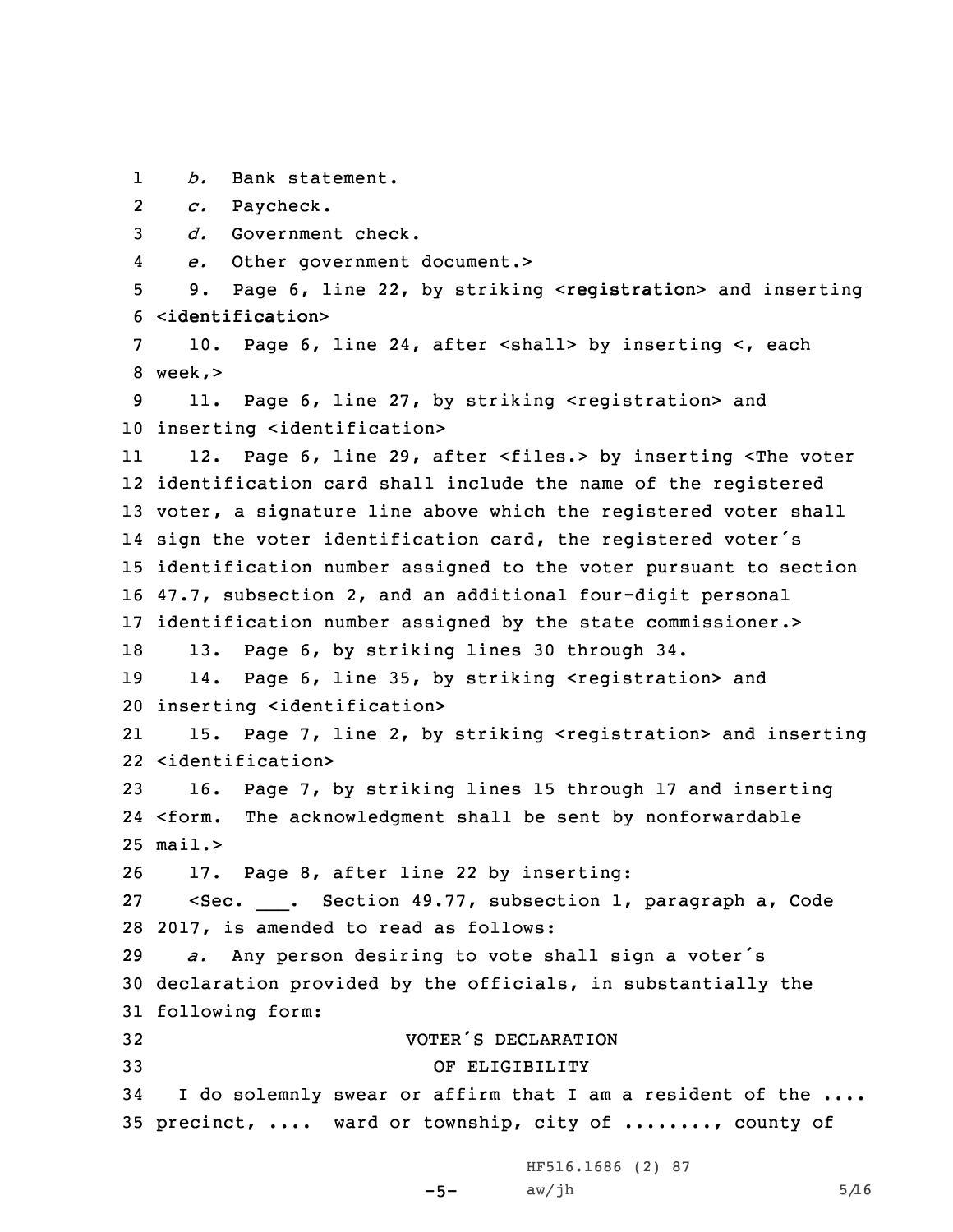........, Iowa. I am <sup>a</sup> registered voter. <sup>I</sup> was born on the .... day of .... (month) .... (year). I have not voted and will not vote in any other precinct in said election. <sup>I</sup> understand that any false statement in this declaration is <sup>a</sup> criminal offense punishable as provided by law. ............................................ 8 Signature of Voter ............................................ 10 Address 11 ............................................ 12 Telephone (optional) Approved: ............................................ Board Member> 18. Page 8, after line 24 by inserting: 17 < Sec. \_\_\_\_. Section 49.77, subsection 4, paragraph a, Code 2017, is amended to read as follows: *a.* <sup>A</sup> person whose name does not appear on the election register of the precinct in which that person claims the right to vote shall not be permitted to vote, unless the person affirms that the person is currently registered in the county and presents proof of identity and residence as required pursuant to section 48A.8, or the commissioner informs the precinct election officials that an error has occurred and that the person is <sup>a</sup> registered voter of that precinct. If the commissioner finds no record of the person's registration but the person insists that the person is <sup>a</sup> registered voter of that precinct, the precinct election officials shall allow the person to cast <sup>a</sup> ballot in the manner prescribed by section 31 49.81.> 19. Page 9, line 26, by striking <registration> and inserting <identification> 20. Page 9, line 28, by striking <registration> and

> $-6$ – aw/jh 6/16 HF516.1686 (2) 87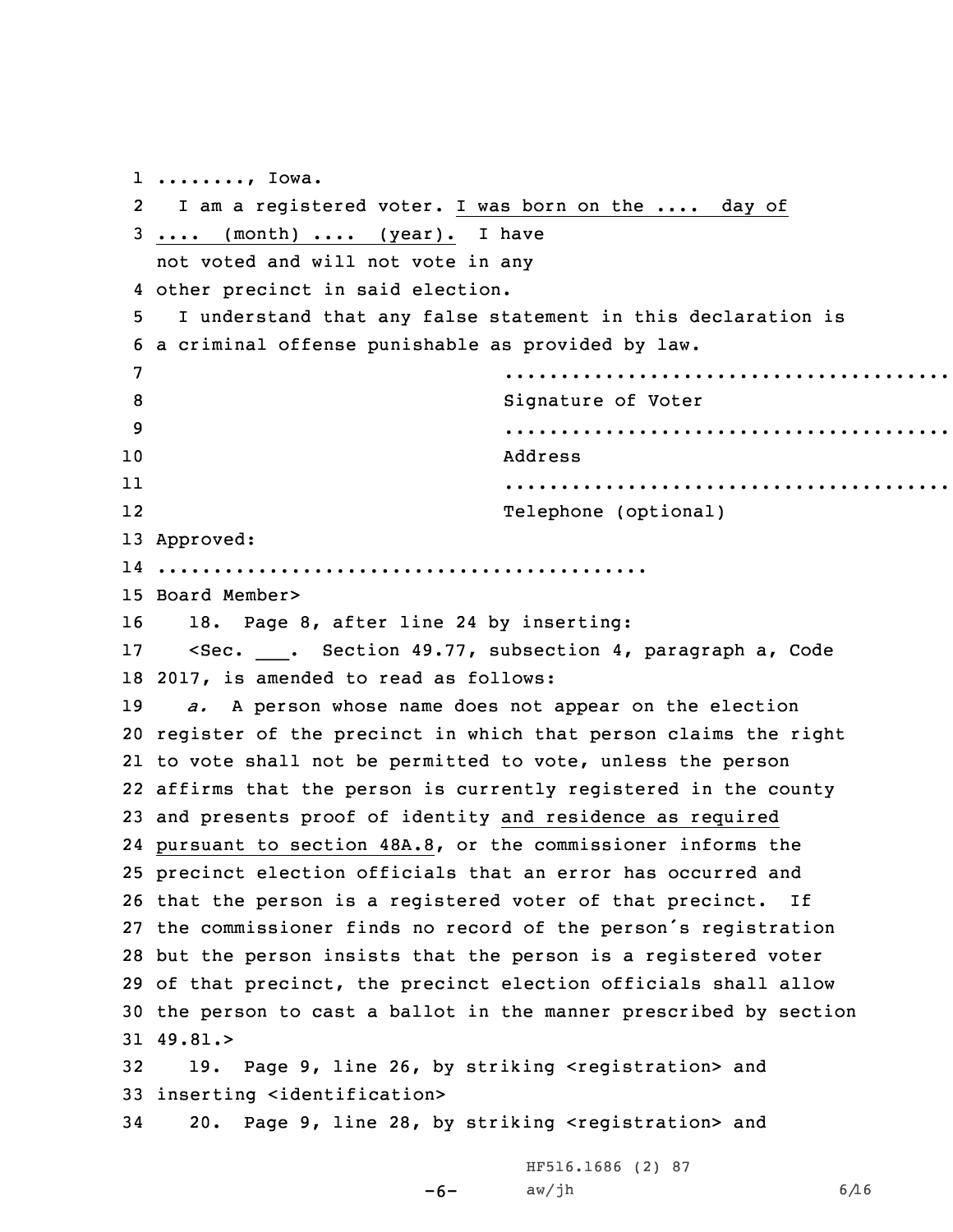35 inserting <identification>

1 21. Page 16, line 11, after <CERTIFICATION> by inserting <, 2 OVERSIGHT,>

3 22. Page 16, after line 18 by inserting:

44 <Sec. \_\_\_. Section 47.1, Code 2017, is amended by adding the 5 following new subsection:

 NEW SUBSECTION. 6. The state commissioner may, at the state commissioner's discretion, examine the records of <sup>a</sup> commissioner to evaluate complaints and to ensure compliance with the provisions of chapters 39 through 53. The state commissioner shall adopt rules pursuant to chapter 17A to require <sup>a</sup> commissioner to provide written explanations related to examinations conducted pursuant to this subsection.> 23. Page 21, after line 21 by inserting: 14 <DIVISION \_\_\_ ABSENTEE VOTING PERIOD 16 Sec. \_\_\_. Section 53.8, subsection 1, paragraph a, unnumbered paragraph 1, Code 2017, is amended to read as 18 follows: Upon receipt of an application for an absentee ballot and immediately after the absentee ballots are printed, but not more than twenty-nine days before the election, the commissioner shall mail an absentee ballot to the applicant within twenty-four hours, except as otherwise provided in subsection 3. The absentee ballot shall be sent to the registered voter by one of the following methods: 26 Sec. \_\_\_. Section 53.10, subsection 1, Code 2017, is amended to read as follows: 28 1. Not more than <del>forty</del> twenty-nine days before the date of the primary election or the general election, the commissioner

 shall provide facilities for absentee voting in person at the commissioner's office. This service shall also be provided for other elections as soon as the ballots are ready, but in no case shall absentee ballots be available under this section 34 more than forty twenty-nine days before an election.

> -7- HF516.1686 (2) 87  $aw/jh$  7/16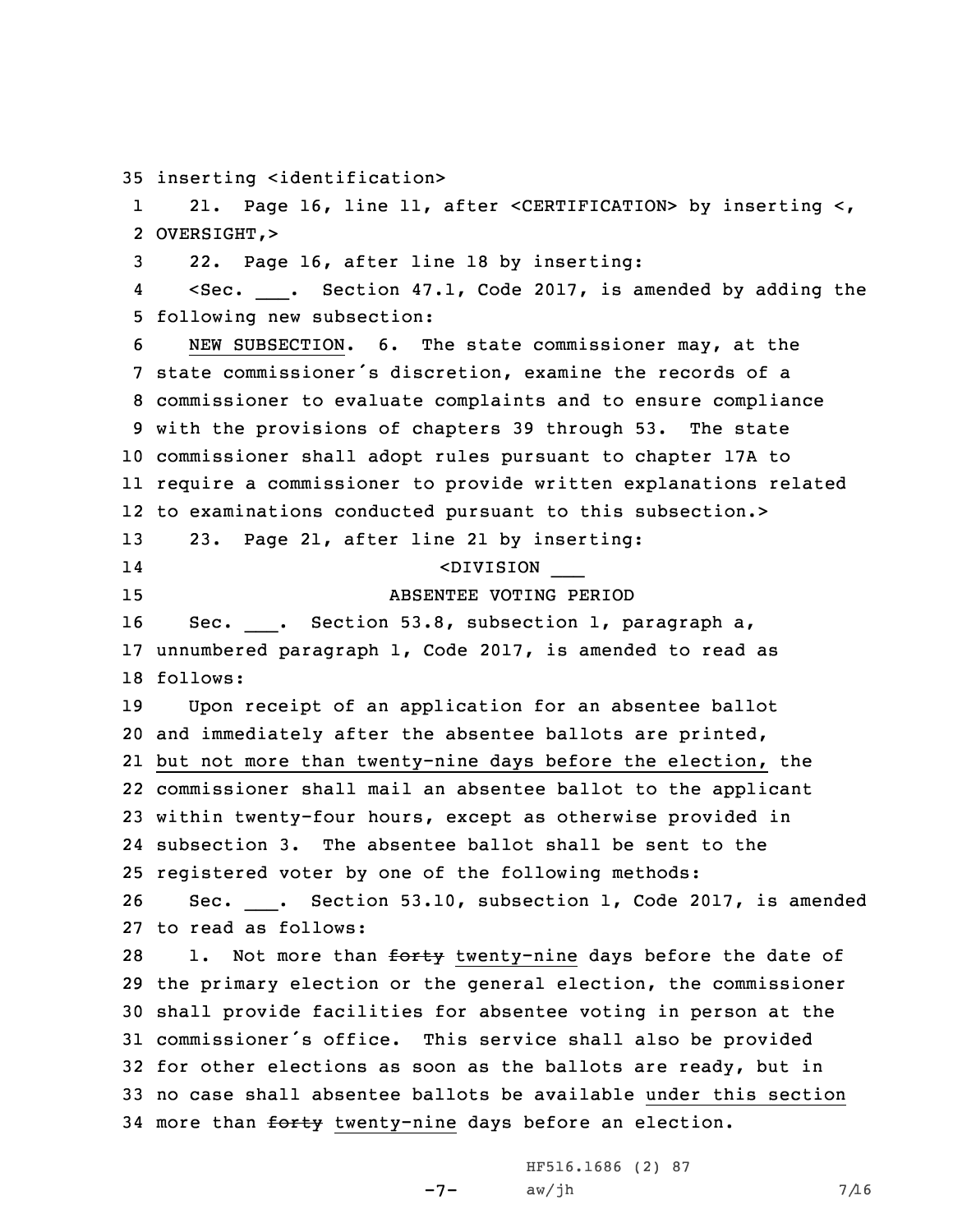35 Sec. Sec. . Section 53.11, subsection 1, paragraph a, Code 1 2017, is amended to read as follows:

2 *a.* Satellite Not more than twenty-nine days before the date of an election, satellite absentee voting stations may be established throughout the cities and county at the direction of the commissioner and shall be established upon receipt of <sup>a</sup> petition signed by not less than one hundred eligible electors requesting that <sup>a</sup> satellite absentee voting station be established at <sup>a</sup> location to be described on the petition. However, if <sup>a</sup> special election is scheduled in the county on <sup>a</sup> date that falls between the date of the regular city election and the date of the city runoff election, the commissioner is not required to establish <sup>a</sup> satellite absentee voting station for the city runoff election. 1414 Sec. \_\_\_. APPLICABILITY. This division of this Act applies to elections held on or after January 1, 2018.

16 DIVISION \_\_\_

17 VOTING AGE AT PRIMARY ELECTIONS

18 Sec. \_\_\_. Section 48A.5, subsection 2, paragraph c, Code 19 2017, is amended to read as follows:

 *c.* (1) Be at least eighteen years of age. However, for purposes of voting in the primary election, an eligible elector shall be at least eighteen years of age on the date of the respective general election or city election. Completed registration forms shall be accepted from registrants who are 25 at least seventeen and one-half years of age; however,. For an election other than <sup>a</sup> primary election, the registration shall not be effective until the registrant reaches the age of eighteen. The commissioner of registration shall ensure that the birth date shown on the registration form is at 30 least seventeen and one-half years earlier than the date the registration is processed.

32 (2) A registrant who is at least seventeen and one-half 33 years of age and who will be eighteen by the date of <sup>a</sup> pending 34 election is <sup>a</sup> registered voter for the pending election for

> -8- HF516.1686 (2) 87  $aw/jh$  8/16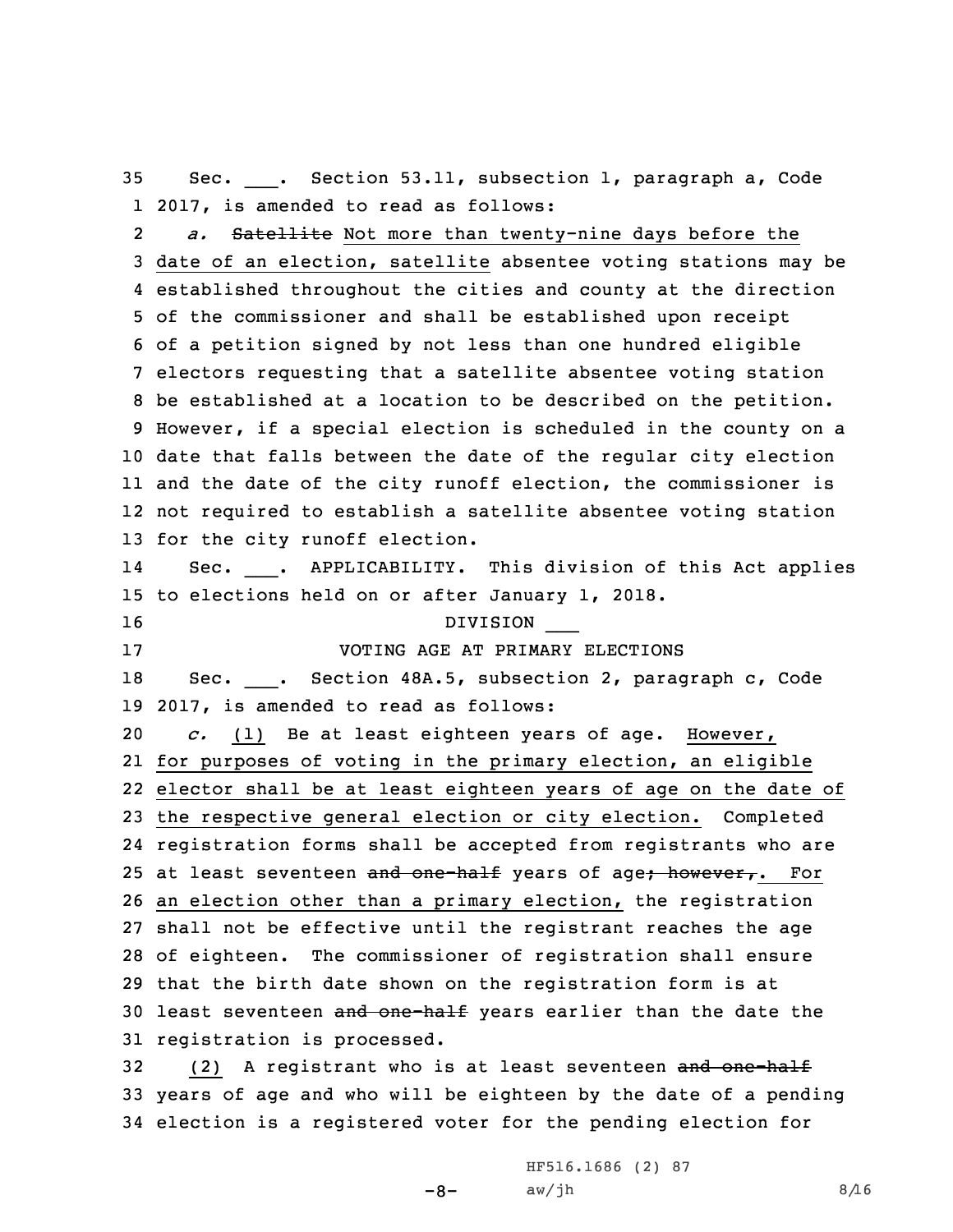35 purposes of [chapter](https://www.legis.iowa.gov/docs/code//53.pdf) 53. For purposes of voting in a primary election under chapter 43, <sup>a</sup> registrant who will be at least eighteen years of age by the date of the respective general election or city election is <sup>a</sup> registered voter for the pending primary election. 5 Sec. \_\_\_. Section 48A.11, subsection 3, Code 2017, is amended to read as follows: 3. *a.* The following questions and statement regarding eligibility shall be included on forms that may be used for registration by mail: [1] "Are you <sup>a</sup> citizen of the United States of America?" 11 [2] "Will you be eighteen years of age on or before election 12 day?" [3] "If you checked 'no' in response to either of these questions, do not complete this form." *b.* The forms shall also include information noting that, for purposes of voting in <sup>a</sup> primary election, <sup>a</sup> person may complete the form if the person is <sup>a</sup> citizen of the United States of America and will be at least eighteen years of age on the date of the general election. Sec. \_\_\_. Section 48A.14, subsection 1, paragraph b, Code 2017, is amended to read as follows: 22 *b.* The challenged registrant is less than seventeen and 23 one-half years of age. 2424 Sec. \_\_\_. Section 48A.23, subsection 1, Code 2017, is amended to read as follows: 1. At least twice during each school year, the board of directors of each school district operating <sup>a</sup> high school and the authorities in charge of each accredited nonpublic school shall offer the opportunity to register to vote to each student 30 who is at least seventeen and one-half years of age. Sec. \_\_\_. Section 48A.26, subsection 9, Code 2017, is amended to read as follows: 33 9. When a person who is at least seventeen and one-half years of age but less than eighteen years of age registers

> -9- HF516.1686 (2) 87  $aw/jh$  9/16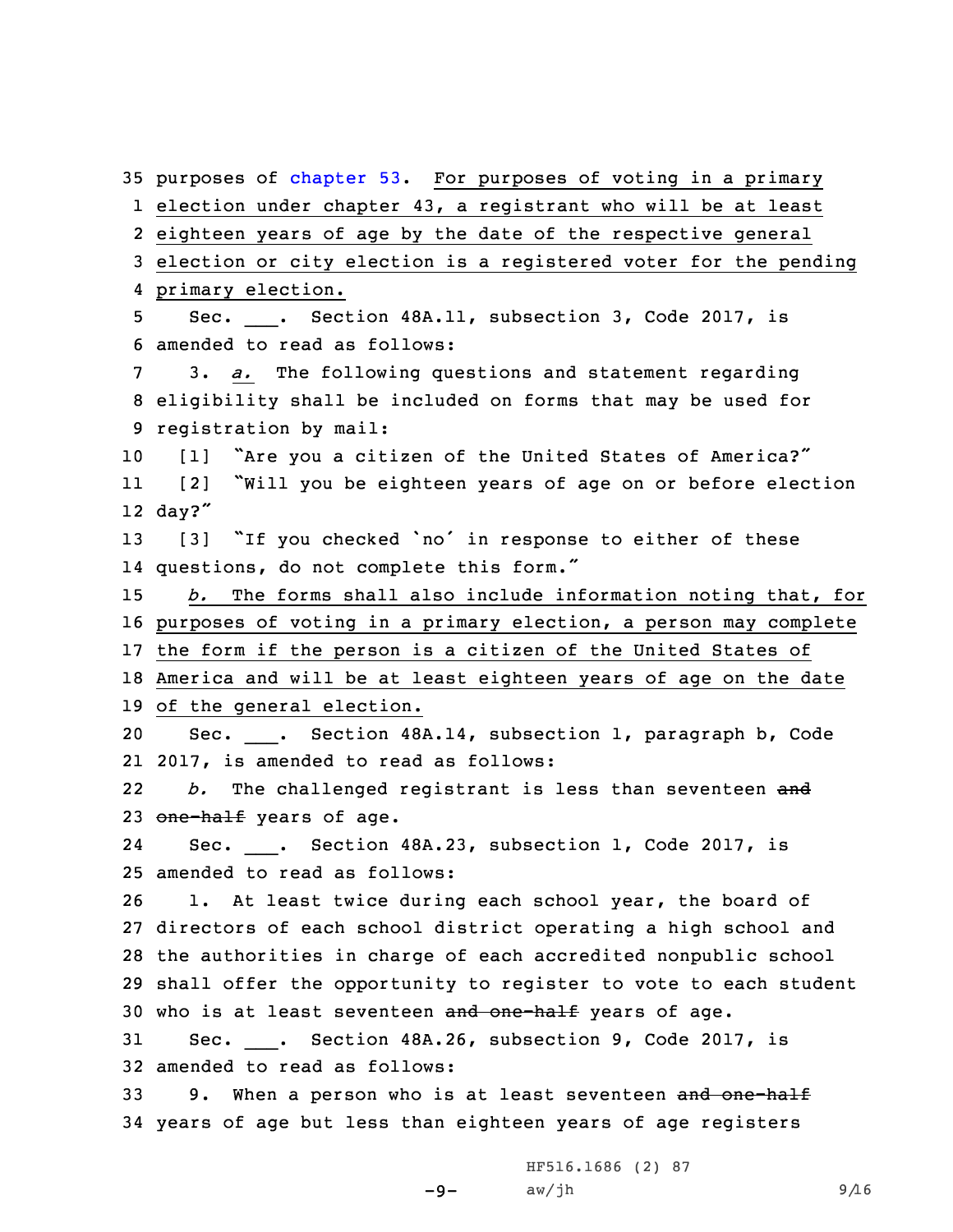to vote, the commissioner shall maintain <sup>a</sup> record of the registration so as to clearly indicate that it will not take effect until the registrant's eighteenth birthday and that the person is registered and qualifies to vote at any election held on or after that date. However, the commissioner shall indicate that the person is registered and qualifies to vote at the pending primary election if the person will be at least eighteen years of age on the date of the respective general election or city election. 9 Sec. \_\_\_. Section 49.79, subsection 2, paragraph b, Code 2017, is amended to read as follows: 11 *b.* The For an election other than <sup>a</sup> primary election, the challenged person is less than eighteen years of age as of the date of the election at which the person is offering to vote. For <sup>a</sup> primary election, the challenged person will be less than eighteen years of age on the date of the respective general election or city election. 17 Sec. \_\_\_. Section 49.81, subsection 4, paragraph a, Code 2017, is amended to read as follows: *a.* (1) The individual envelopes used for each provisional ballot cast pursuant to [subsection](https://www.legis.iowa.gov/docs/code/49.81.pdf) 1 shall have space for the voter's name, date of birth, and address and shall have printed on them the following: <sup>I</sup> am <sup>a</sup> United States citizen, at least eighteen years of age or, for purposes of voting in <sup>a</sup> primary election, <sup>I</sup> will be at least eighteen years of age on the date of the respective general election or city election. <sup>I</sup> believe <sup>I</sup> am <sup>a</sup> registered voter of this county and <sup>I</sup> am eligible to vote in this election. ............. (signature of voter) (date) (2) The following information is to be provided by the precinct election official: Reason for casting provisional ballot: .................

-10-

HF516.1686 (2) 87  $aw/jh$  10/16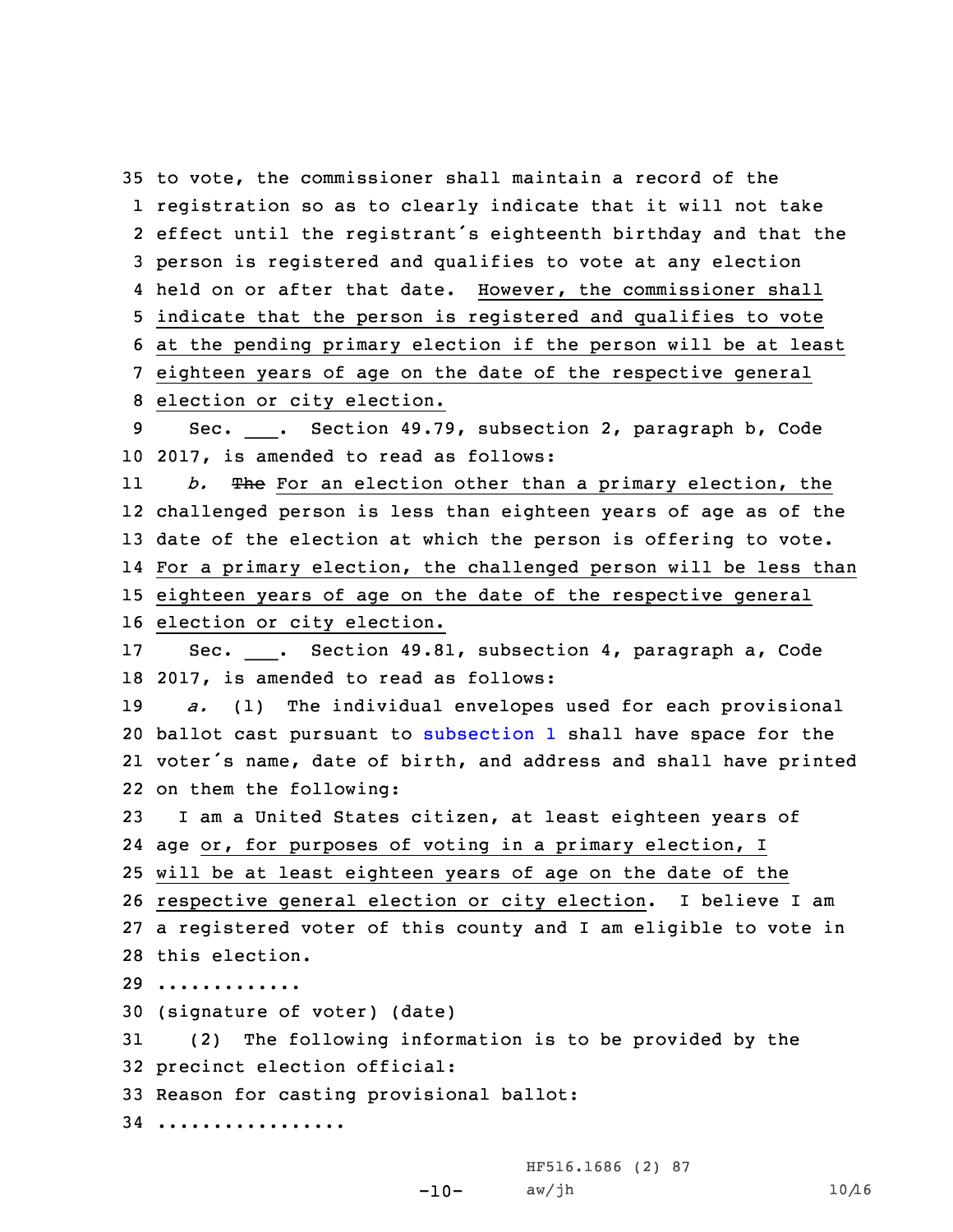................. 1 ........... 2 (signature of precinct election official) 4 Sec. \_\_\_. Section 280.9A, subsection 3, Code 2017, is amended to read as follows: 3. At least twice during each school year, the board of directors of each local public school district operating <sup>a</sup> high school and the authorities in charge of each accredited nonpublic school operating <sup>a</sup> high school shall offer the opportunity to register to vote to each student who is at least ll seventeen <del>and one-half</del> years of age, as required by section 12 48A.23. Sec. \_\_\_. Section 602.8102, subsection 15, Code 2017, is amended to read as follows: 15. Monthly, notify the county commissioner of registration 16 and the state registrar of voters of persons seventeen and 17 one-half years of age and older who have been convicted of a felony during the preceding calendar month or persons who at any time during the preceding calendar month have been legally declared to be <sup>a</sup> person who is incompetent to vote as that term is defined in [section](https://www.legis.iowa.gov/docs/code/48A.2.pdf) 48A.2. 2222 Sec. \_\_\_. EFFECTIVE DATE. This division of this Act takes effect January 1, 2018. 24 DIVISION \_\_\_ CANDIDATE FILING DEADLINES 26 Sec. \_\_\_. Section 43.6, subsection 1, Code 2017, is amended to read as follows: 1. When <sup>a</sup> vacancy occurs in the office of senator in the Congress of the United States, secretary of state, auditor of state, treasurer of state, secretary of agriculture, or attorney general and [section](https://www.legis.iowa.gov/docs/code/69.13.pdf) 69.13 requires that the vacancy be filled for the balance of the unexpired term at <sup>a</sup> general election, candidates for the office shall be nominated in the preceding primary election if the vacancy occurs eighty-nine

> -11- HF516.1686 (2) 87  $aw/jh$  11/16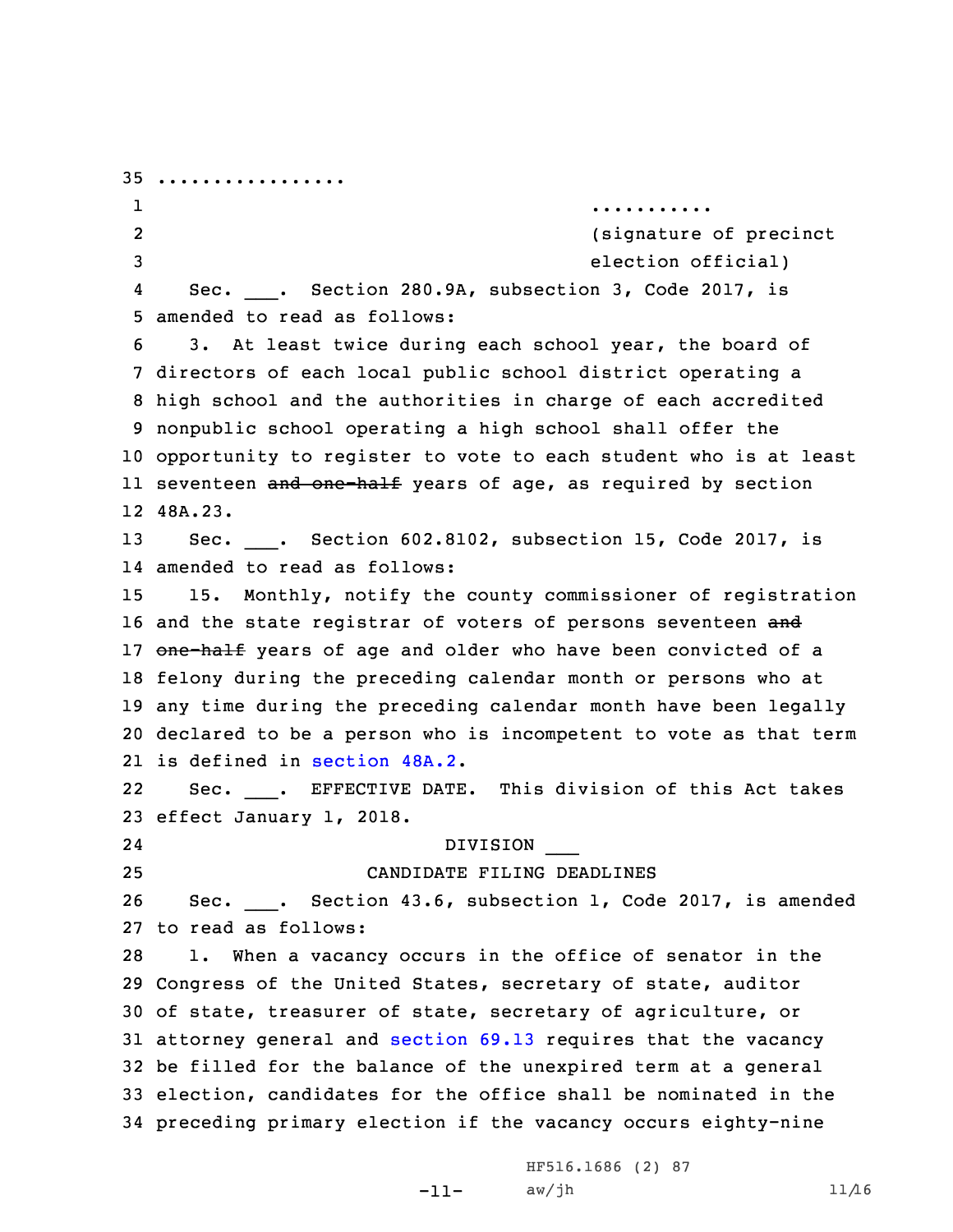or more days before the date of that primary election. If the vacancy occurs less than one hundred four days before the date of that primary election, the state commissioner shall accept nomination papers for that office only until 5:00 p.m. on the seventy-fourth day before the primary election, the provisions of [section](https://www.legis.iowa.gov/docs/code/43.11.pdf) 43.11 notwithstanding. If the vacancy occurs later than eighty-nine days before the date of that 7 primary election, but not less than eighty-nine eighty-one days before the date of the general election, the nominations shall be made in the manner prescribed by this [chapter](https://www.legis.iowa.gov/docs/code//43.pdf) for filling vacancies in nominations for offices to be voted for at the general election.

1212 Sec. \_\_\_. Section 43.73, Code 2017, is amended to read as 13 follows:

14**43.73 State commissioner to certify nominees.**

15 1. Not less than sixty-nine sixty-four days before the general election the state commissioner shall certify to each commissioner, under separate party headings, the name of each person nominated as shown by the official canvass made by the executive council, or as certified to the state commissioner by the proper persons when any person has been nominated by <sup>a</sup> convention or by <sup>a</sup> party committee, or by petition, the office to which the person is nominated, and the order in which federal and state offices, judges, constitutional amendments, and state public measures shall appear on the official ballot. 2. The state commissioner shall similarly certify to the appropriate commissioner or commissioners at the earliest practicable time the names of nominees for <sup>a</sup> special election, called under [section](https://www.legis.iowa.gov/docs/code/69.14.pdf) 69.14, submitted to the state commissioner pursuant to section 43.78, [subsection](https://www.legis.iowa.gov/docs/code/43.78.pdf) 4.

30 Sec. \_\_\_. Section 43.76, subsection 1, Code 2017, is amended 31 to read as follows:

32 1. <sup>A</sup> candidate nominated in <sup>a</sup> primary election for any 33 office for which nomination papers are required to be filed 34 with the state commissioner may withdraw as <sup>a</sup> nominee for that

> -12-HF516.1686 (2) 87  $aw/jh$  12/16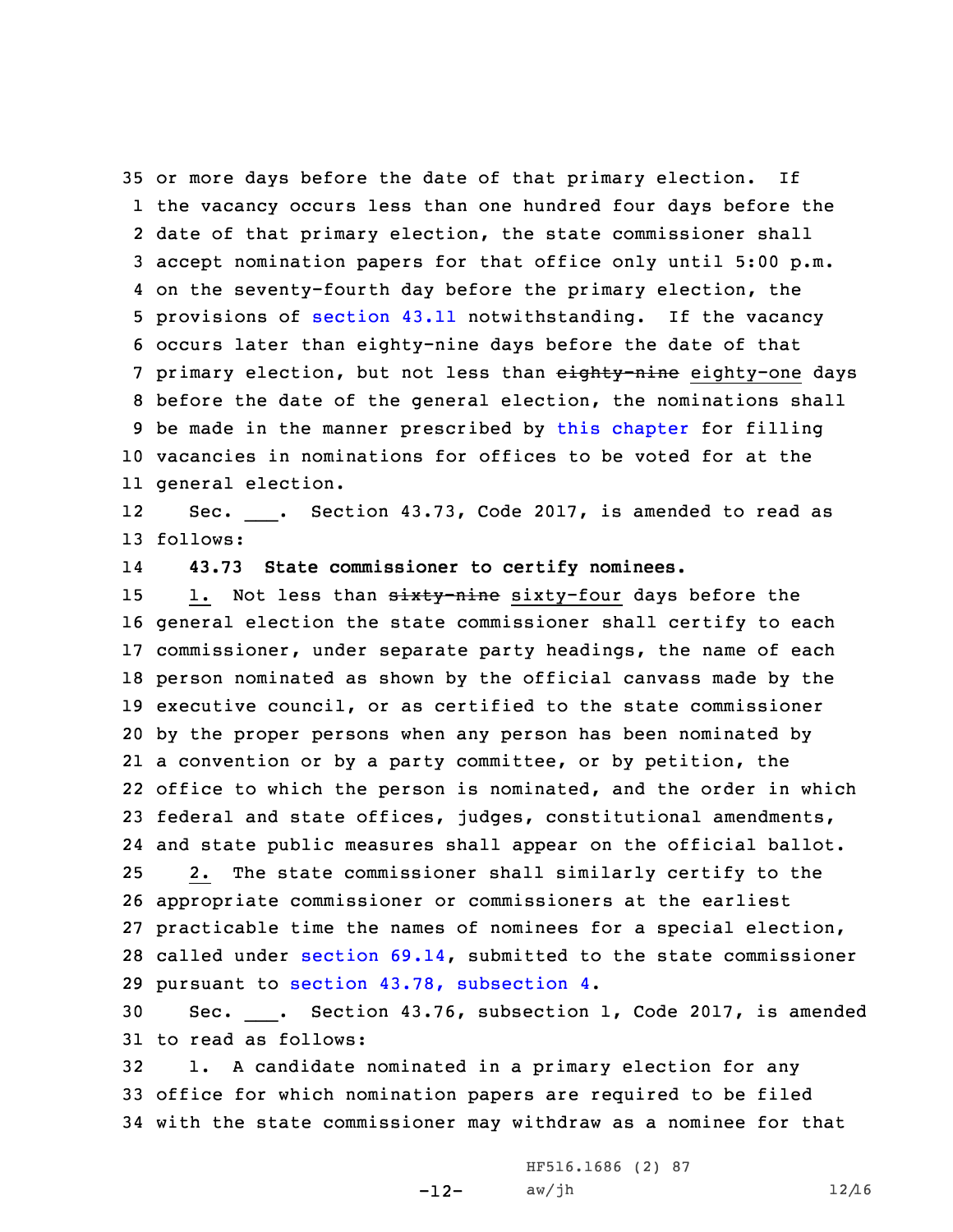35 office on or before, but not later than, the eighty-ninth 1 eighty-first day before the date of the general election by so 2 notifying the state commissioner in writing.

3 Sec. \_\_\_. Section 43.77, subsections 3 and 4, Code 2017, are 4 amended to read as follows:

 3. The person nominated in the primary election as the party's candidate for that office subsequently withdrew as permitted by [section](https://www.legis.iowa.gov/docs/code/43.76.pdf) 43.76, was found to lack the requisite qualifications for the office, or died, at <sup>a</sup> time not later 9 than the eighty-ninth eighty-first day before the date of the general election in the case of an office for which nomination papers must be filed with the state commissioner and not later than the seventy-fourth day before the date of the general election in the case of an office for which nomination papers must be filed with the county commissioner.

 4. <sup>A</sup> vacancy has occurred in the office of senator in the Congress of the United States, secretary of state, auditor of state, treasurer of state, secretary of agriculture, or attorney general, under the circumstances described in section 69.13, less than eighty-nine days before the primary election and not less than eighty-nine days before the general election. 2121 Sec. \_\_\_. Section 43.78, subsection 2, Code 2017, is amended to read as follows:

23 2. The name of any candidate designated to fill <sup>a</sup> vacancy on 24 the general election ballot in accordance with [subsection](https://www.legis.iowa.gov/docs/code/43.78.pdf) 1, <sup>25</sup> paragraph *"a"*, *"b"*, or *"c"* shall be submitted in writing to the 26 state commissioner not later than 5:00 p.m. on the eighty-first 27 seventy-third day before the date of the general election. 28 Sec. \_\_\_. Section 43.79, Code 2017, is amended to read as 29 follows:

 **43.79 Death of candidate after time for withdrawal.** The death of <sup>a</sup> candidate nominated as provided by law for any office to be filled at <sup>a</sup> general election, during the period 33 beginning on the eighty-eighth eighty-first day before the general election, in the case of any candidate whose nomination

> -13- HF516.1686 (2) 87  $aw/jh$  13/16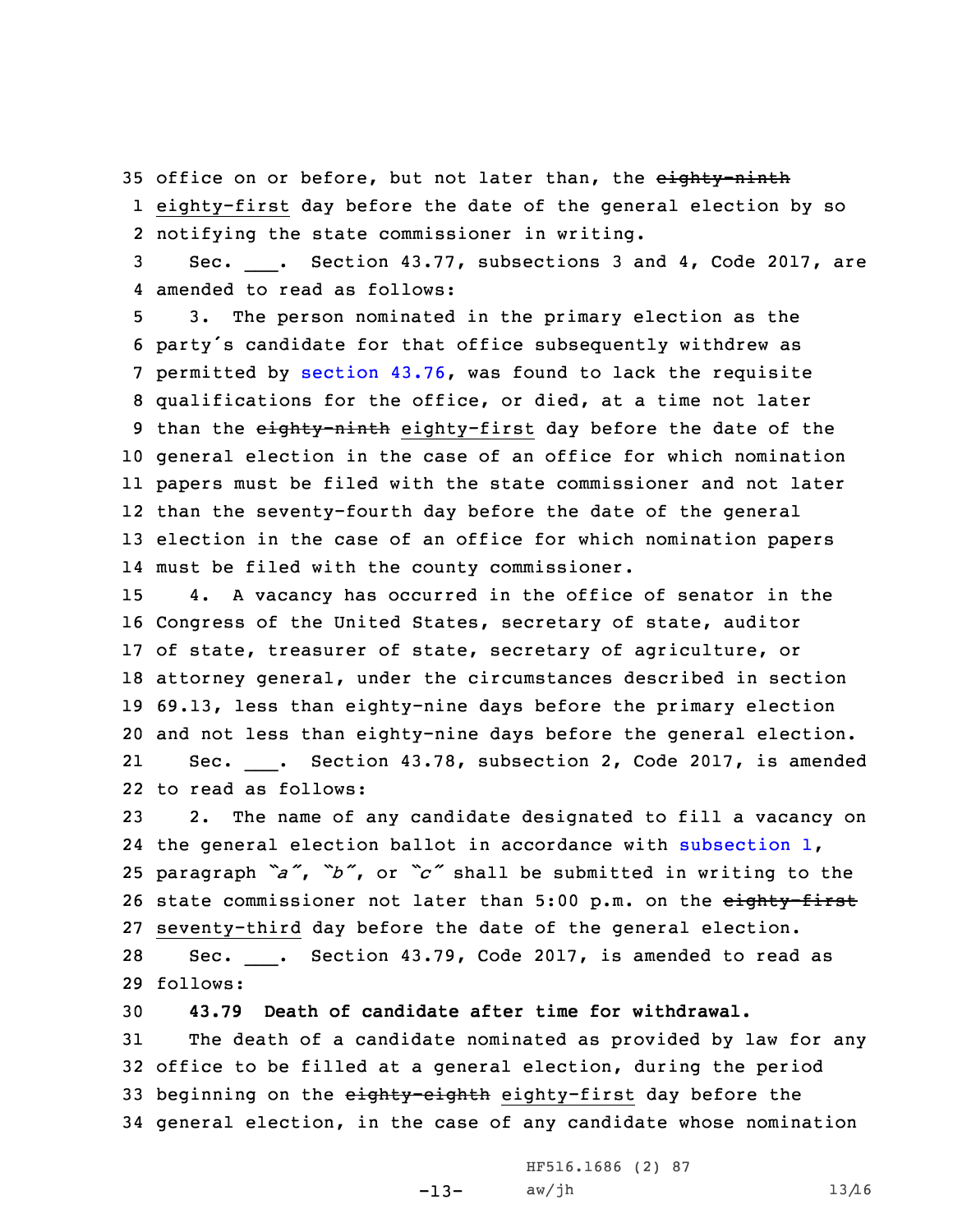papers were filed with the state commissioner, or beginning on the seventy-third day before the general election, in the 2 case of any candidate <del>whose nomination papers were filed with</del> 3 the commissioner filing nomination papers under this chapter, and ending on the last day before the general election shall not operate to remove the deceased candidate's name from the general election ballot. If the deceased candidate was seeking the office of senator or representative in the Congress of the United States, governor, attorney general, senator or representative in the general assembly or county supervisor, section 49.58 shall control. If the deceased candidate was seeking any other office, and as <sup>a</sup> result of the candidate's death <sup>a</sup> vacancy is subsequently found to exist, the vacancy shall be filled as provided by [chapter](https://www.legis.iowa.gov/docs/code//69.pdf) 69.

1414 Sec. \_\_\_. Section 44.4, subsection 1, Code 2017, is amended 15 to read as follows:

 1. Nominations made pursuant to this [chapter](https://www.legis.iowa.gov/docs/code//44.pdf) and chapter 45 which are required to be filed in the office of the state commissioner shall be filed in that office not more than 19 ninety-nine days nor later than 5:00 p.m. on the eighty-first seventy-third day before the date of the general election to be held in November. Nominations made for <sup>a</sup> special election called pursuant to [section](https://www.legis.iowa.gov/docs/code/69.14.pdf) 69.14 shall be filed by 5:00 p.m. not less than twenty-five days before the date of an election called upon at least forty days' notice and not less than fourteen days before the date of an election called upon at least eighteen days' notice. Nominations made for <sup>a</sup> special election called pursuant to [section](https://www.legis.iowa.gov/docs/code/69.14A.pdf) 69.14A shall be filed by 5:00 p.m. not less than twenty-five days before the date of the election. Nominations made pursuant to this [chapter](https://www.legis.iowa.gov/docs/code//44.pdf) and chapter 45 which are required to be filed in the office of the commissioner shall be filed in that office not more than ninety-two days nor later than 5:00 p.m. on the sixty-ninth day before the date of the general election. Nominations made pursuant to this [chapter](https://www.legis.iowa.gov/docs/code//44.pdf) or [chapter](https://www.legis.iowa.gov/docs/code//45.pdf) 45 for city office shall

> $-14-$ HF516.1686 (2) 87  $aw/jh$  14/16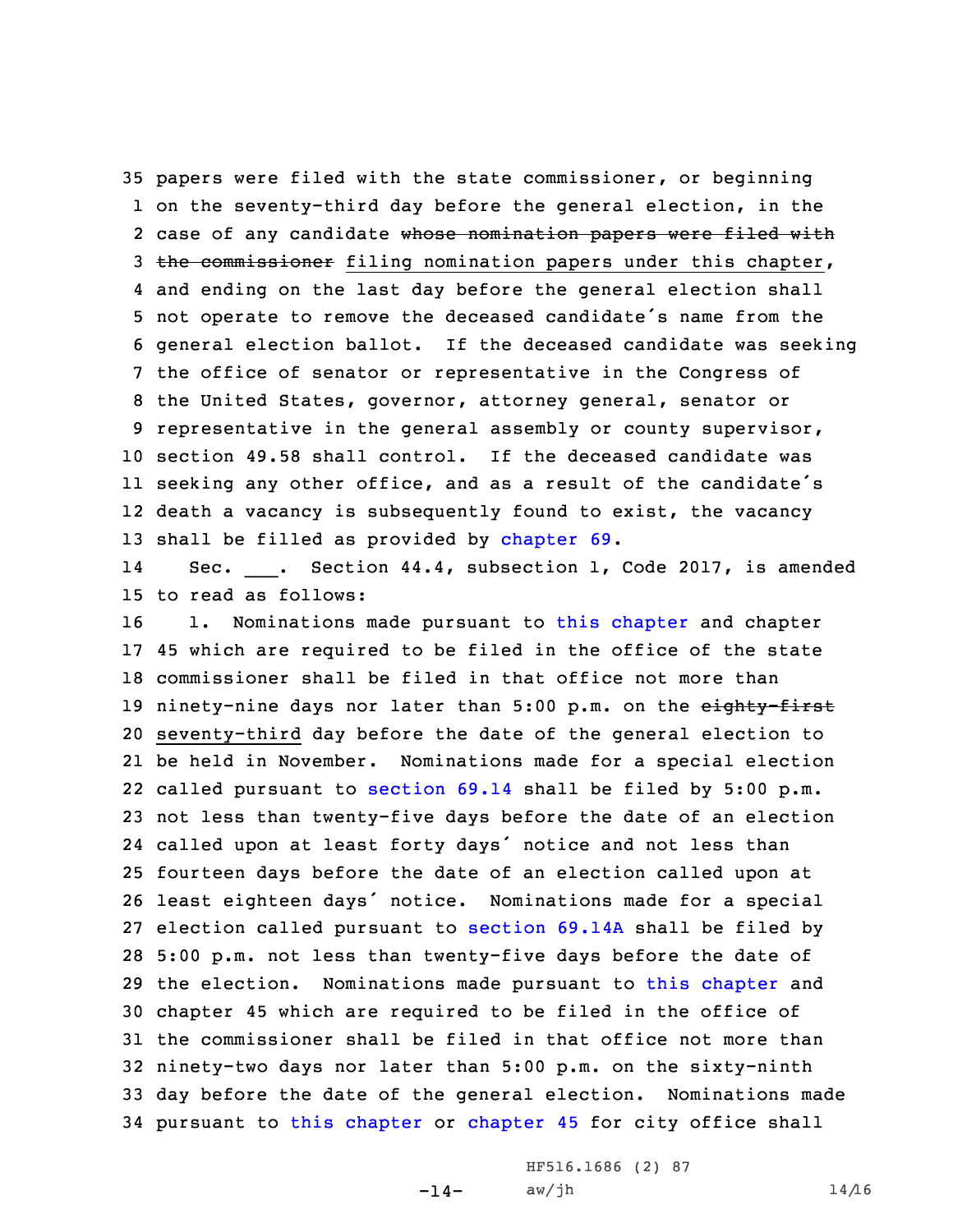be filed not more than seventy-two days nor later than 5:00 p.m. on the forty-seventh day before the city election with the county commissioner of elections responsible under [section](https://www.legis.iowa.gov/docs/code/47.2.pdf) 47.2 for conducting elections held for the city, who shall process them as provided by law.

5 Sec. <sub>\_\_\_\_</sub>. Section 44.9, subsection 1, Code 2017, is amended 6 to read as follows:

7 1. In the office of the state commissioner, at least 8 seventy-four sixty-eight days before the date of the election. 9 Sec. \_\_\_. Section 44.11, Code 2017, is amended to read as

10 follows:

11**44.11 Vacancies filled.**

12If a candidate named under this [chapter](https://www.legis.iowa.gov/docs/code//44.pdf) withdraws before the deadline established in [section](https://www.legis.iowa.gov/docs/code/44.9.pdf) 44.9, declines <sup>a</sup> nomination, or dies before election day, or if <sup>a</sup> certificate of nomination is held insufficient or inoperative by the officer with whom it is required to be filed, or in case any objection made to <sup>a</sup> certificate of nomination, or to the eligibility of any candidate named in the certificate, is sustained by the board appointed to determine such questions, the vacancy or vacancies may be filled by the convention, or caucus, or in such manner as such convention or caucus has previously provided. The 22 vacancy or vacancies shall be filled not less than <del>seventy-four</del> sixty-eight days before the election in the case of nominations required to be filed with the state commissioner, not less than sixty-four days before the election in the case of nominations required to be filed with the commissioner or the state commissioner, not less than thirty-five days before the election in the case of nominations required to be filed in the office of the school board secretary, and not less than forty-two days before the election in the case of nominations required to be filed with the commissioner for city elections. Sec. \_\_\_. Section 46.21, unnumbered paragraph 1, Code 2017, is amended to read as follows:

34 At least sixty-nine sixty-four days before each judicial

-15- aw/jh 15/16HF516.1686 (2) 87